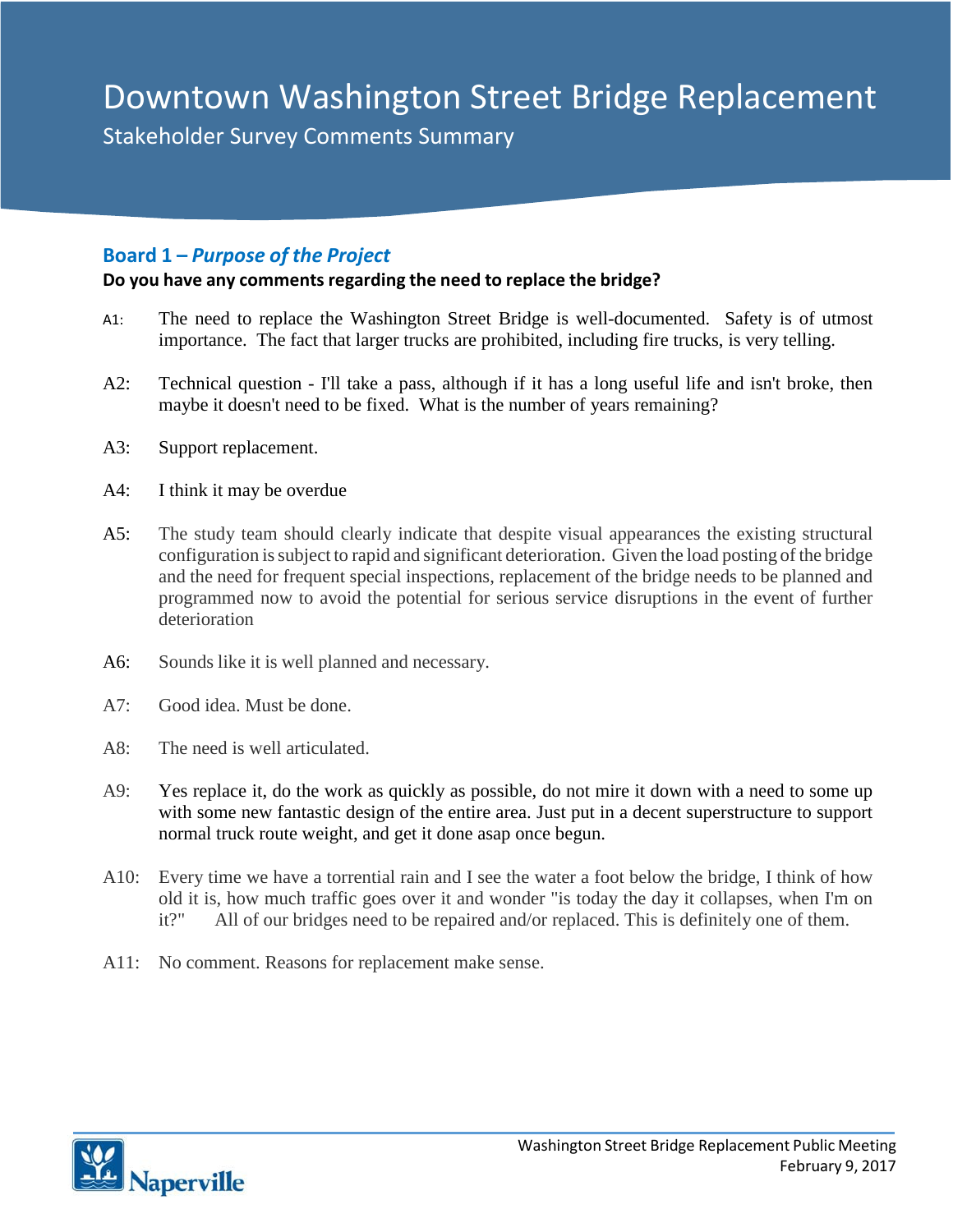# **Board 2: Existing Land Use**

#### **What comments about land use and development do you have that are related to this bridge project?**

- A1: Again, I'll defer to the experts but do want to comment about aesthetics. As president of Century Walk Corporation we would appreciate being included in the overall bridge and immediate surroundings. This is a great opportunity to get it right the first time. Please refer to our 2015 Brochure (you have several copies) and our locations in partnership with the City at #16, #17, #19, #21, #25, #27, #28, #33, #37, #43 & #44.
- A2: Use this opportunity to enhance traffic, pedestrian and bike flow. Safely and interaction, Grasp this opportunity to make this more than a traffic bridge, make it a transformative gateway to our wonderful downtown.
- A3: Bridge is vital link through town land use issues should be second.
- A4: The final bridge form and proposed improvement should account for the potential for different and better uses of some of the surrounding properties. Specifically the Walgreens/Benjamin Moore property has significant inefficiencies in lot usage, traffic flow patterns and egress/ingress locations related to the bridge. Minimizing or eliminating ingress/egress points right off the bridge should be considered for safety improvements if possible.
- A5: Ensure bridge is well connected to surrounding river walks for pedestrian traffic.
- A6: This is the primary through route for downtown Naperville, and yet arguably one of the least charming aspects of the central area today.
- A7: None. Land use appears fine. The BRIDGE is what needs replaced.
- A8: Does the widening impact any existing buildings north of the bridge?

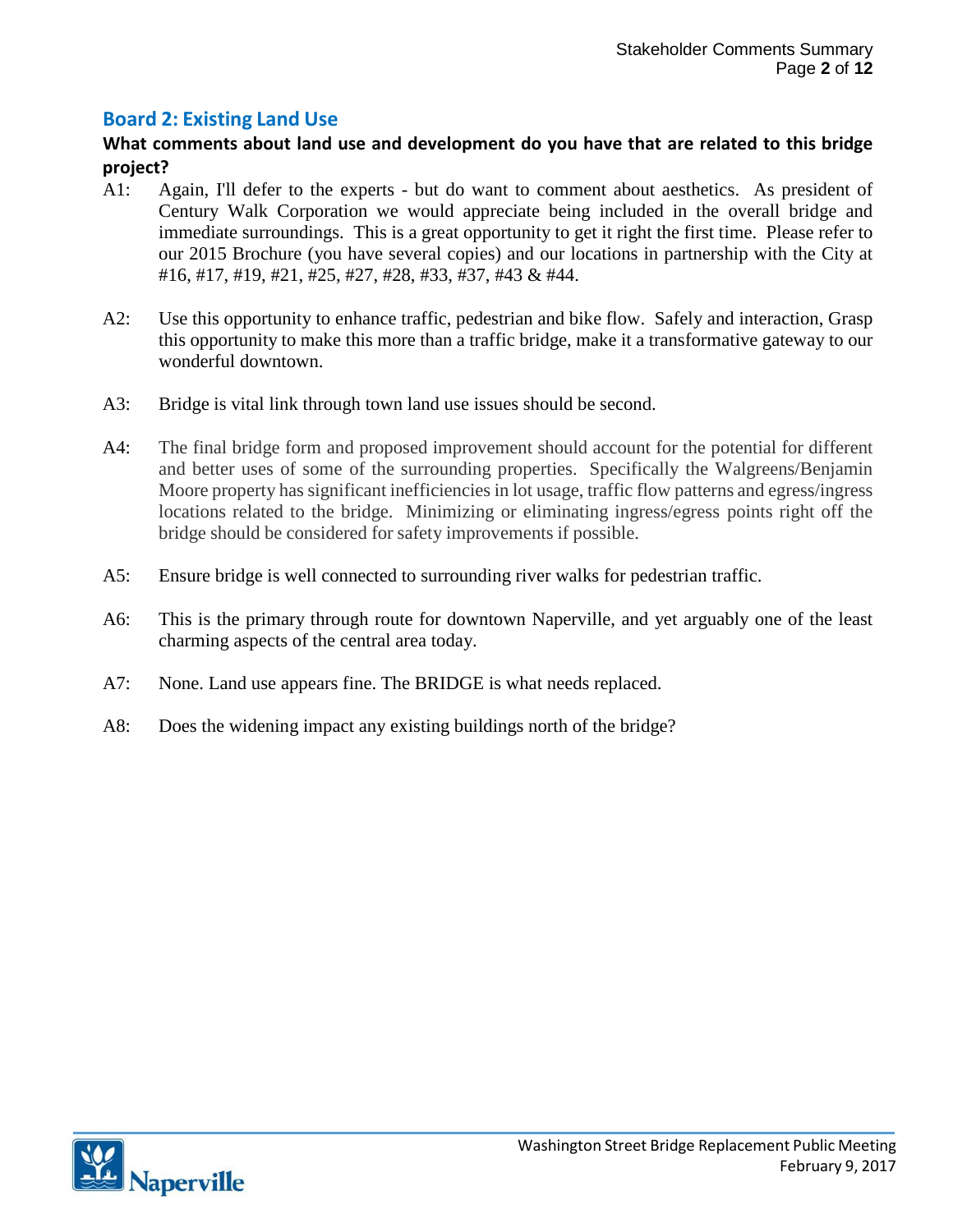# **Boards 3‐4 – 5‐Year Crash History/Trends,** *Traffic/Trends*

### **What comments do you have about traffic, congestion and safety issues on this section of Washington Street?**

- A1: Short turn lanes or not right only turn lanes creates more probability of rear-end crashes esp. Anything to reduce accidents, injury and breaking up traffic is important.
- A2: Love the date presentation, well done. The story is clear, ROW must be taken to enhance safety and traffic flow for all.
- A3: Traffic northbound has to merge over to one lane how about eliminating parking on Washington Street 24/7
- A4: This stretch of Washington Street is difficult to traverse during rush hour and on weekends
- A5: If you could make the right turn better from Washington St. Northbound to Chicago Eastbound the people stand almost to the street making the turn very tight.
- A6: Please consider taking away parking on Washington Street in total. The fact that it's only a two lane road, in essence, north of Chicago until beyond the old Post Office makes for a lot of bad traffic.
- A7: The bridge is too narrow for current traffic volumes. The slight jog by the Lantern when heading south gives almost daily cause for concern with lane drifting, and we frequently feel in danger of being sideswiped.
- A8: It's always been busy, and I doubt it will change once the bridge is redone. There's a real bottleneck due to e/b Chicago Av traffic from Washington.
- A9: Great visual and explanation of current situation.

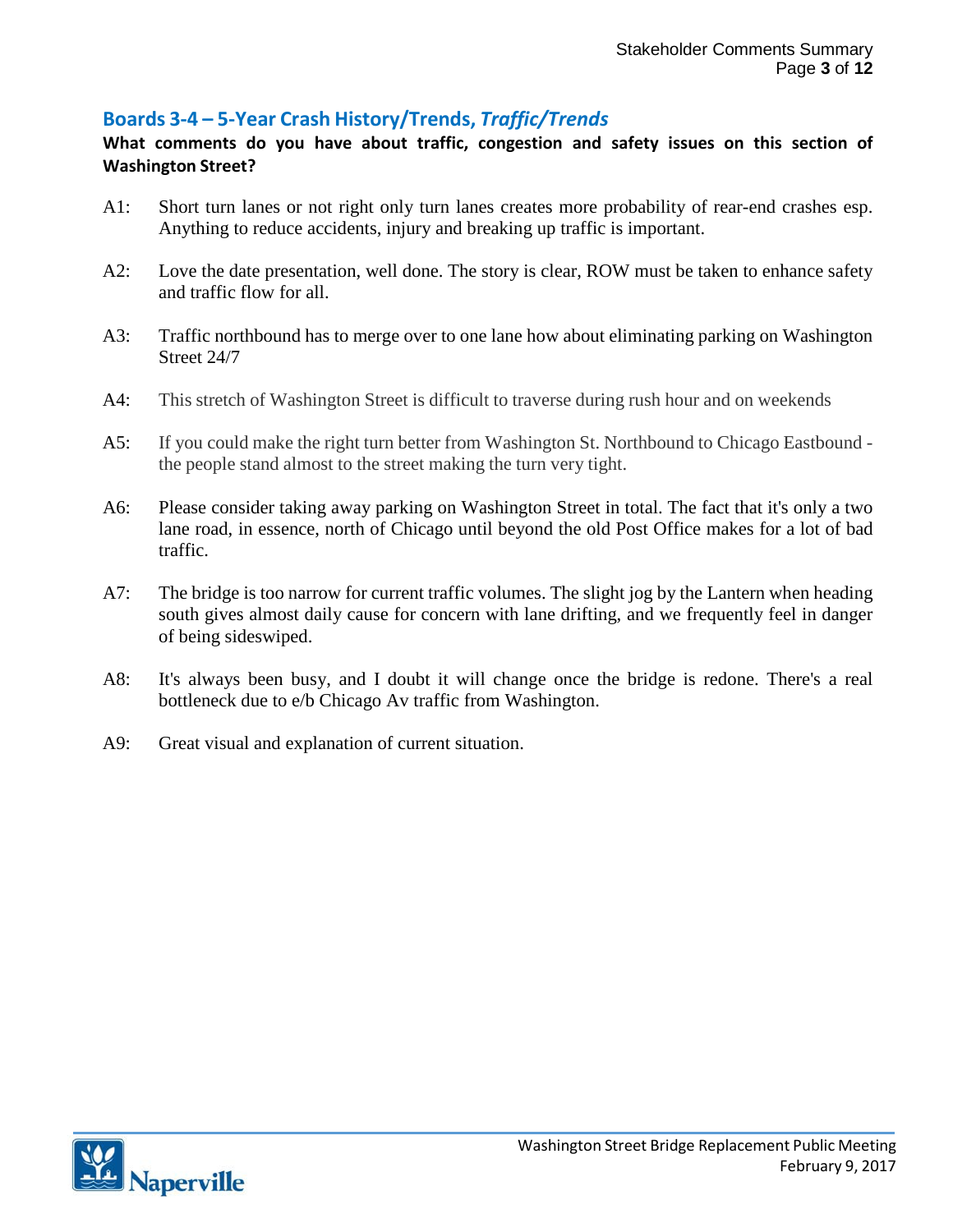# **Board 5a & 5b –** *Potential Traffic Improvements/Existing Traffic Conditions*

### **Do you have any comments or concernsregarding the potential traffic flow improvements?**

- A1: I like the proposed widening and added lanes. As a growing tourist destination, Naper Settlement has school and tour busses coming to the museum. Many use Washington Street, 1 or 2 turning from N or S onto Aurora Avenue can easily break up traffic as the roads exist today. We want people to be able to get to us and downtown Naperville easily and safely.
- A2: Enhancing lane width and turning q are great ideas. Looks like you have adequate ROW.
- A3: Adding the L/H turn lanes is a great idea.
- A4: Great idea to develop R.H. turn bays on E.B. Aurora and S.B. Washington. I would however suggest widening the S.B. bridge dock for a greater capacity right turn bay. With this lengthened turn bay the Beverage trucks which service restaurants would not disrupt traffic flow.
- A5: I'm concerned with the elimination of the access alley behind the Lantern, Features, Darkhorse, Peanuts and Jefferson Club. This is currently a necessity for utility maintenance and garbage removal.
- A6: If alley way is closed what is the plan? Thanks nice presentation.
- A7: Would like to see the alley entrance made wider (behind the Lantern).
- A8: Try to maintain alley access for businesses on northwest side.
- A9: Please stop allowing parking north of the Chicago/Washington intersection on Washington, which makes traffic awful through downtown.
- A10: Make sure you put in bike lanes. Add bike lanes!
- A11: Having a turn lane onto Aurora Av. for south-bound traffic is good.
- A12: There is enough room on the east side of the bridge to widen it to a total of five lanes to provide a center safety zone and/or lengthened access to left turn lanes on Washington at Chicago Av. and Aurora Av.

Pedestrian crossing: Washington and Chicago should have an "all pedestrian" cycle when someone presses one of the call buttons. Stop all traffic, let pedestrians go any direction they want even diagonal. A big source of congestion is due to pedestrians in crosswalk keeping vehicles waiting longer to make turns. Beverly Hills, CA does this at a number of red-light intersections on Rodeo Dr and their traffic engineer says it works very well.

A13: Because of the parking garage, the pedestrian traffic at the Washington/Chicago intersection is pretty ridiculous. Would it be at all possible to add a pedestrian bridge over the road at this intersection? That might cut down on some of the congestion and accidents as well.

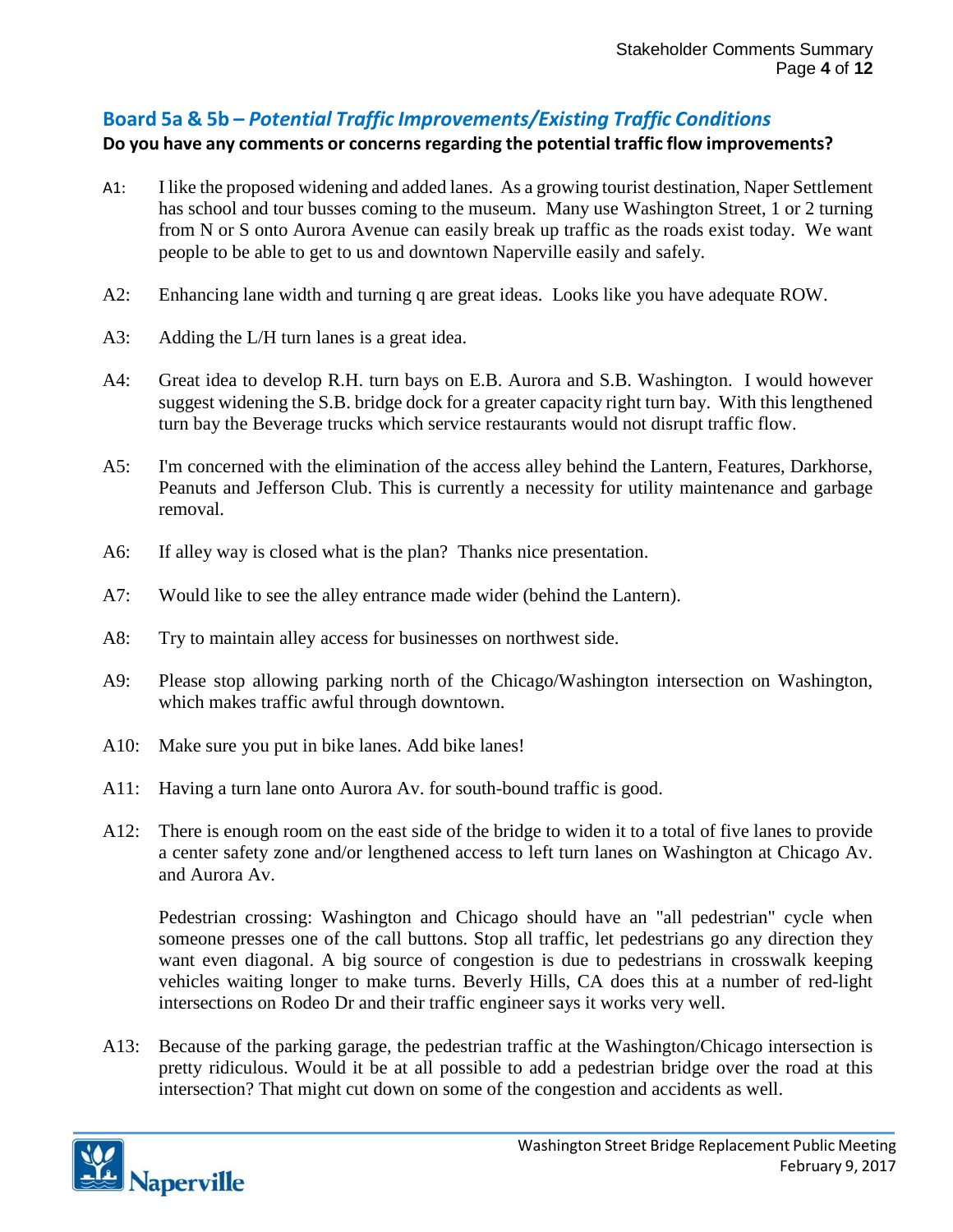#### A14: Makes sense.

# **Board 6 & 7 –** *Bridge and Riverwalk Considerations/Aesthetics*

#### **What aesthetic components should be incorporated into the underside of the bridge as related to the Riverwalk?**

- A1: Raise the riverwalk a few inches to combat flooding.
- A2: Naperville has an interesting history related to its bridges. Historical components, subtle or more direct, could add interest to the overall bridge design. Washington St. Bridge = "Statement" bridge, not just functional-gateway to downtown.
- A3: Century Walk Corporation applauds you for considering aesthetics on the Bridges' underside. We can help you immensely not only underneath, but topside as well - including the ends (See Aurora Historic Bridge) and adjacent areas.
- A4: Anything to reduce impact of flooding is an improvement.
- A5. Naperville's aesthetics are so important to the character of the community. The investment is totally worth it. 24 hr. lighting enhancement under the bridges.
- A6: It would be nice to see an extension of Century Walk Incorporated into the new structure and surrounding walkways.
- A7: how about a mural or stamp design of concrete
- A8: The replacement bridge should not preclude future expansion of the river walk under and through the bridge
- A9: Road Bridge signs for paddlers on the DuPage River through the city. The reflective signs, similar in size to street signs, would aid paddlers with identifying where they are while approaching a bridge. These signs are easy to install at a minimal cost to the city with long term benefits to the communities' recreational of paddlers. The signs would add a measure of safety, to those attempting to direct rescue teams, by improving response times. A decision would have to be made on whether the signs are required on both sides of the bridge or just facing down river.
- A10: Do not limit design of bridge to only historical features. Consider 'forward looking' designs, showing Naperville is a city looking ahead, not just focused on past. Historical respect is giving at the various foot bridges and other elements around the river walk.
- A11: Decorative planters and overview seating area.
- A12: If you could incorporate local limestone or river rocks, that would be a good thing, you could try to match the stones at the Naper homesite.

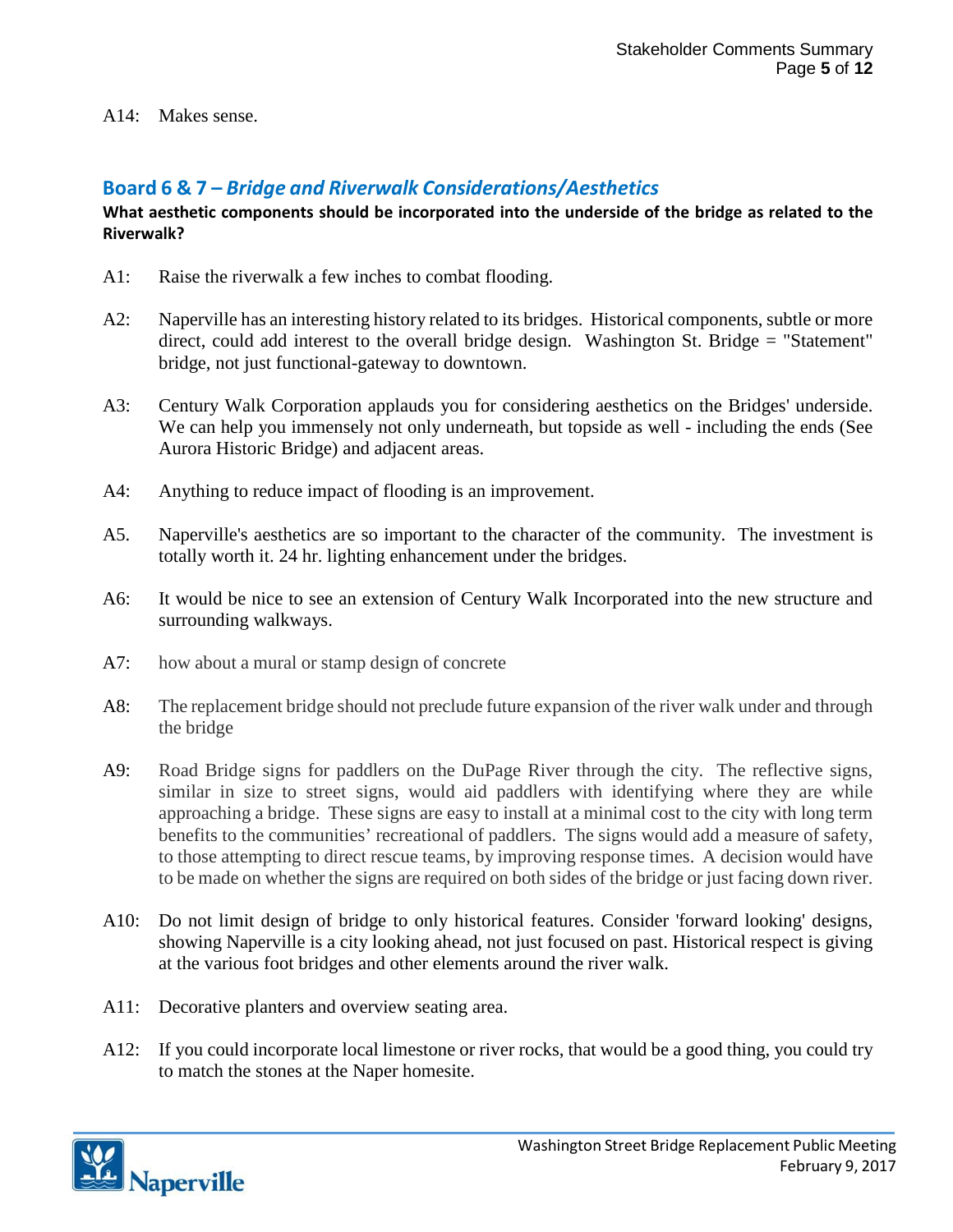- A13: Incorporate creative art. A wall mural made of tiles perhaps. Add some cool lightening too.
- A14: How about a statue of a "hippie" sitting on the edge eating a three square layered Cock Robin ice cream cone? That would bring back a lot of memories for those of us who recall "those hippies on the bridge" being called one of Naperville's "serious" problems. Time brings much perspective.
- A15: Main St bridge is much more attractive. Headroom for the river walk is more important to me than the number of piers.
- A16: The underside of the bridge should be designed so that the walkway does not flood as often as to does now; and in general it should be made more attractive to walk along.
- A17: 2 piers, more clearance seems safer. Especially due to river's historic potential to rise during heavy rainfall.
- A18: Use this project as an opportunity to enhance the riverwalk on the north and south banks as well as under the bridge. Enhancing riverwalk, would help with pedestrian safety.
- A19: Enhance to match the character / quality of the area.
- A20: Overall flow with rest of the Riverwalk. Safety features such as light and easy escape as well as prep for the frequent high waters.



.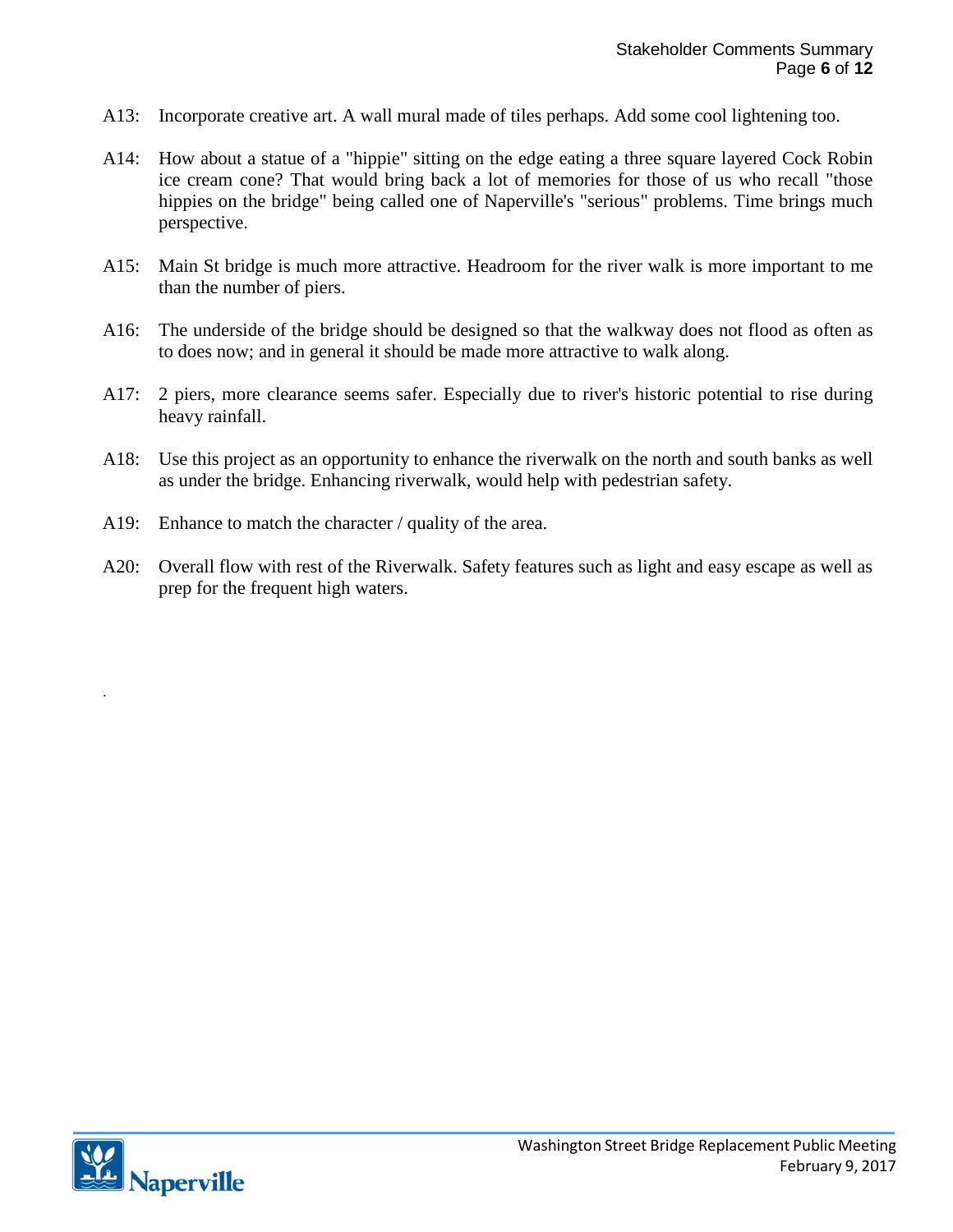# **Board 8 & 9 & 10 – Potential Aesthetics/***Sidewalk Considerations/Aesthetics*

## **What street‐level bridge and sidewalk aestheticsshould be incorporated into this project?**

- A1: Make sure both sidewalks are wide enough for 2 people to walk together. Make it look historic.
- A2: A barrier of some sort is desired so pedestrians feel protected from 4-5-6 lanes of traffic (depending on which spot on bridge they are at). Leave the access without stairs to the parks and riverwalk. Great sweeping viewpoints!
- A3: There are endless opportunities for creating incredible street-level aesthetics. Just ask Century Walk Corporation as this is what we do. Please see what artist Emory P. Seidel designed for Aurora which showed that bridges "not be as drab as gas tanks, telephone poles and other things that must be put up with along public thoroughfares."
- A4: Make sure pedestrians are protected from fast traffic currently a curb away.
- A5: Safety for pedestrian and bikes. Scenic overlook at river. Great gateway opportunity.
- A6: Check out the Capital Wind Chimes on the Wilson St. Bridge and Fox River in the City of Batavia.
- A7: Features that incorporate pedestrian safety as well as aesthetical appealing (i.e. Main St. bridge overlooks, planters, etc.)
- A8: [Cantilever] Pedestrian walkway over the river at Washington Street bridge to keep people away from heavy traffic. Have good lighting and perhaps a decorative barrier so people "feel" safer raise bridge deck as high as possible in consideration of our 100 year floods that seem to come ever 3-4 years. Towy C - Jefferson Club @ 32 W. Chicago Ave.
- A9: Separate sidewalk from street with railing like main street bridge.
- A10: Compatibility with adjacent surroundings, other City bridges should be considered. In addition, as wide of sidewalks as possible should be provided to accommodate multiple users.
- A11: I am a downtown Naperville resident. I am a runner and I run along the bridge on Washington as well as underneath the bridge to connect to the other side of Washington. I hope you will consider keeping both these options open for runners/walkers. I'd also like to point out when it rains and/or water rises in the river you cannot access walkways under bridge due to flooding over.
- A12: Ensure smooth path for accessibility / weathering consideration.
- A13: Incorporating lamps found on the Riverwalk would be a good tie in.
- A14: Main Street bridge sets the standard here. Foot traffic in this area is high and vehicle volume and speed is higher than Main Street, yet there's no separation or protection for pedestrians. There's

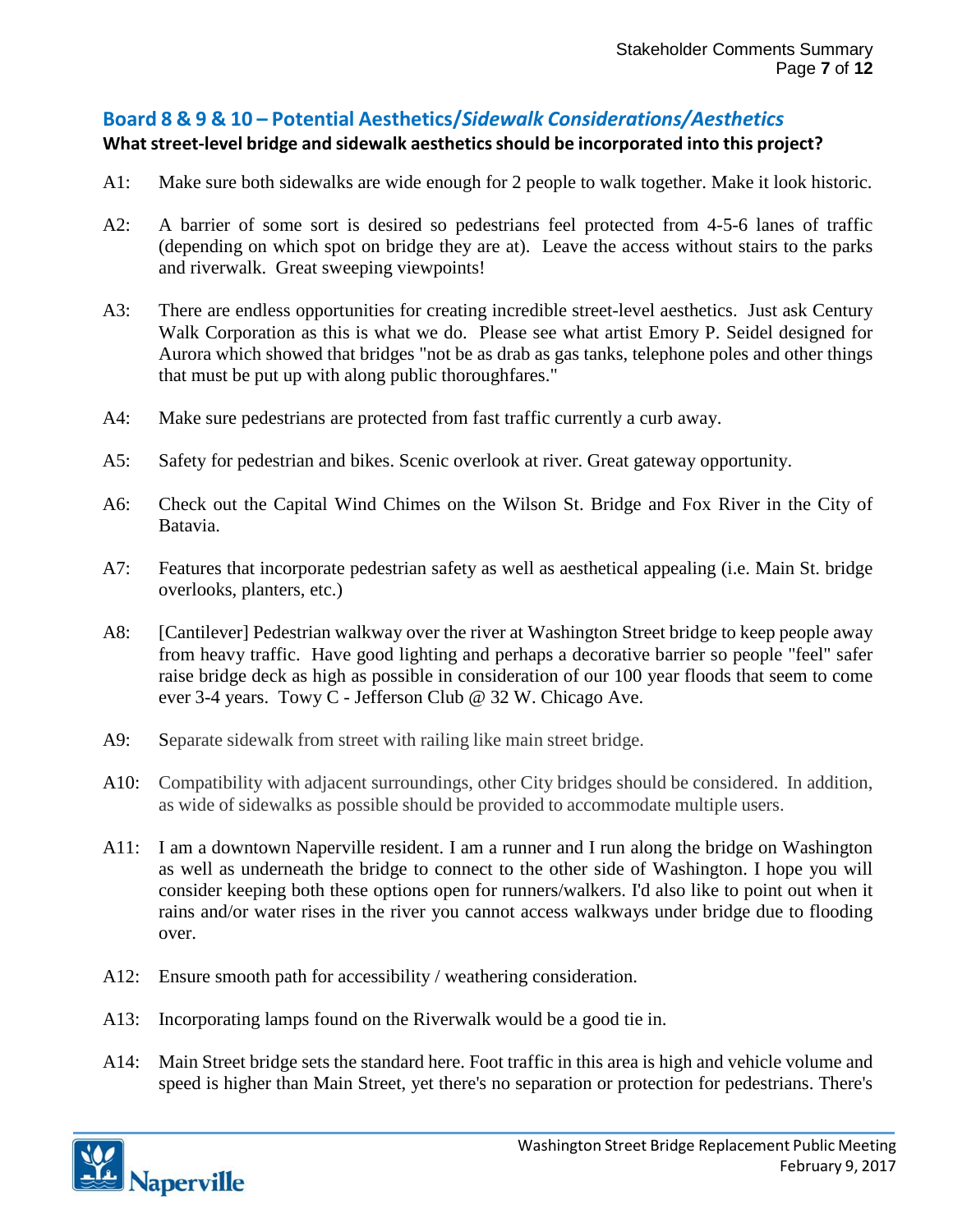a feeling that the pedestrian friendly zone has ended by the time you reach the current bridge.

- A15: Of the options for pedestrian travel over the bridge, a solid barrier between pedestrians and traffic would be by far the best. Viewing areas, such as on the Main St. bridge would be nice.
- A16: In line with nearby bridges however Washington receives much more traffic than those, so pedestrian safety and features that help traffic flow should take priority.
- A17: Similar to the other bridges. Doesn't have to be exactly the same but fit in with the general downtown theme.

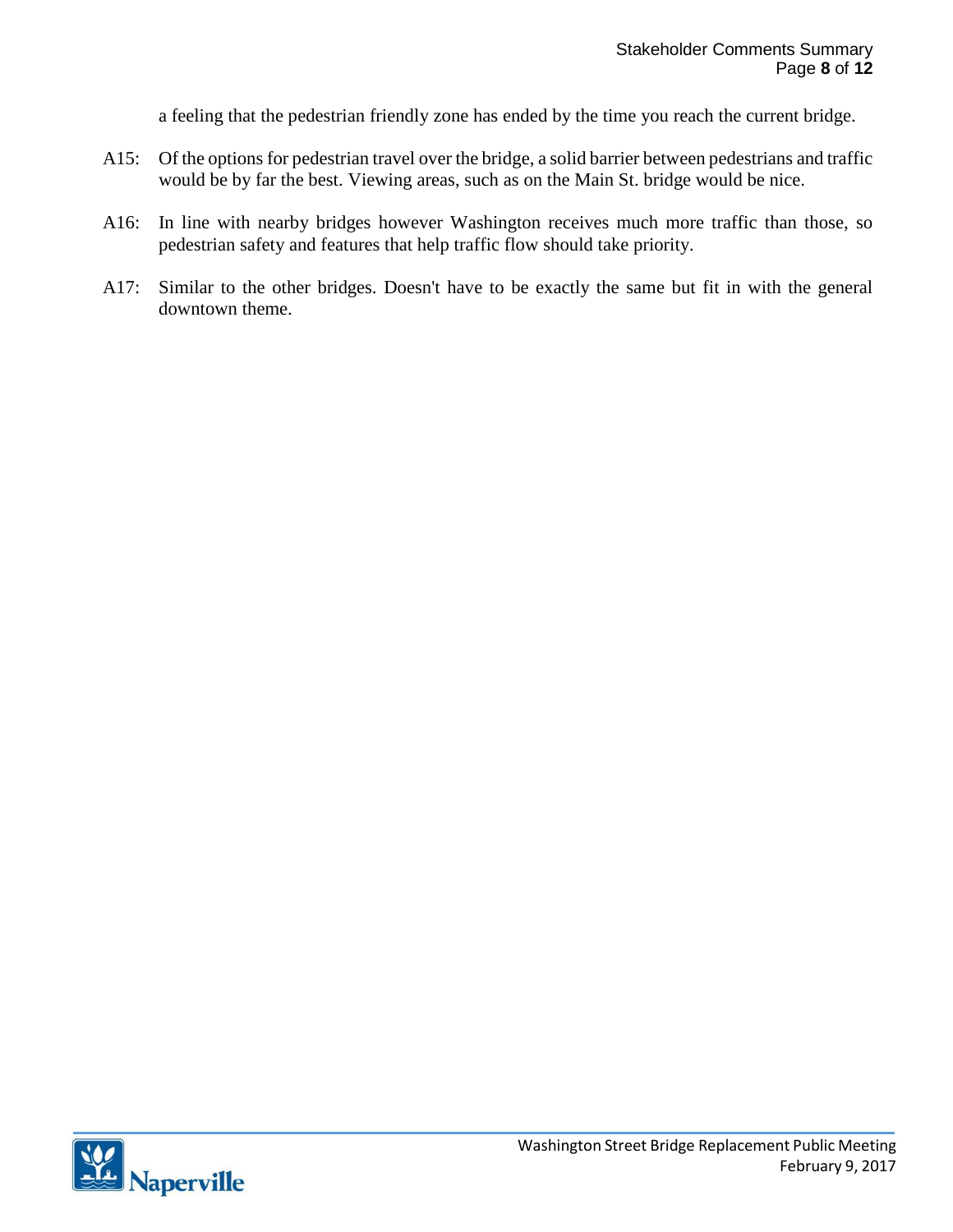## **Board 11 –** *Construction Concepts*

#### **What comments do you have regarding the traffic control options?**

- A1: Do it in one season.
- A2: Let's rip the band aid off and be done in one construction season. Multiple years would be too painful. Maybe on heavy weekends, like July 4 Ribfest, difficult traffic controls used with heavier traffic at various intersection. Be creative - maybe 2 way streets become 1 way to more traffic.
- A3: Close the bridge, do the detour and get the project done quickly.
- A4: Concerns about the length of time alley will be close on the west side of Washington (behind Lantern)
- A5: When is the decision going to be made regarding options? Concern regarding traffic at detours. - Devonshire Homeowners Assn.
- A6: closing the whole road will be faster any cheaper minimizing impact on businesses.
- A7: Reducing lanes will be very problematic from a user perspective, however a detour could hamper downtown activities.
- A8: Full closure if it will speed up construction timeline.
- A9: What are the proposed traffic routes during the construction?
- A10: There's no way around this mess, if you could get construction crews working on it 24/7 just to get it done ASAP that would be worth considering.
- A11: Use full closure to speed up construction!
- A12: Let's not prolong the misery. Take the work on SR59 as an example it seemed like it would never end. Replacing this bridge is going to have a huge impact, so minimize the time and cost and just close it. There will be less frustration, fewer accidents, and it'll be safer for the construction workers.
- A13: There will need to be a lot of thought put into how Washington St. traffic will be diverted during the construction period. It can get severely backup now at certain times of day.
- A14: Shut the whole thing down and do it instead of trying to make things easier by trying to keep some lanes open. Add (temporary) speed bumps to n/s roads neighborhoods east and west of Washington to minimize speeding by drivers choosing neighborhood shortcuts instead of posted detours.

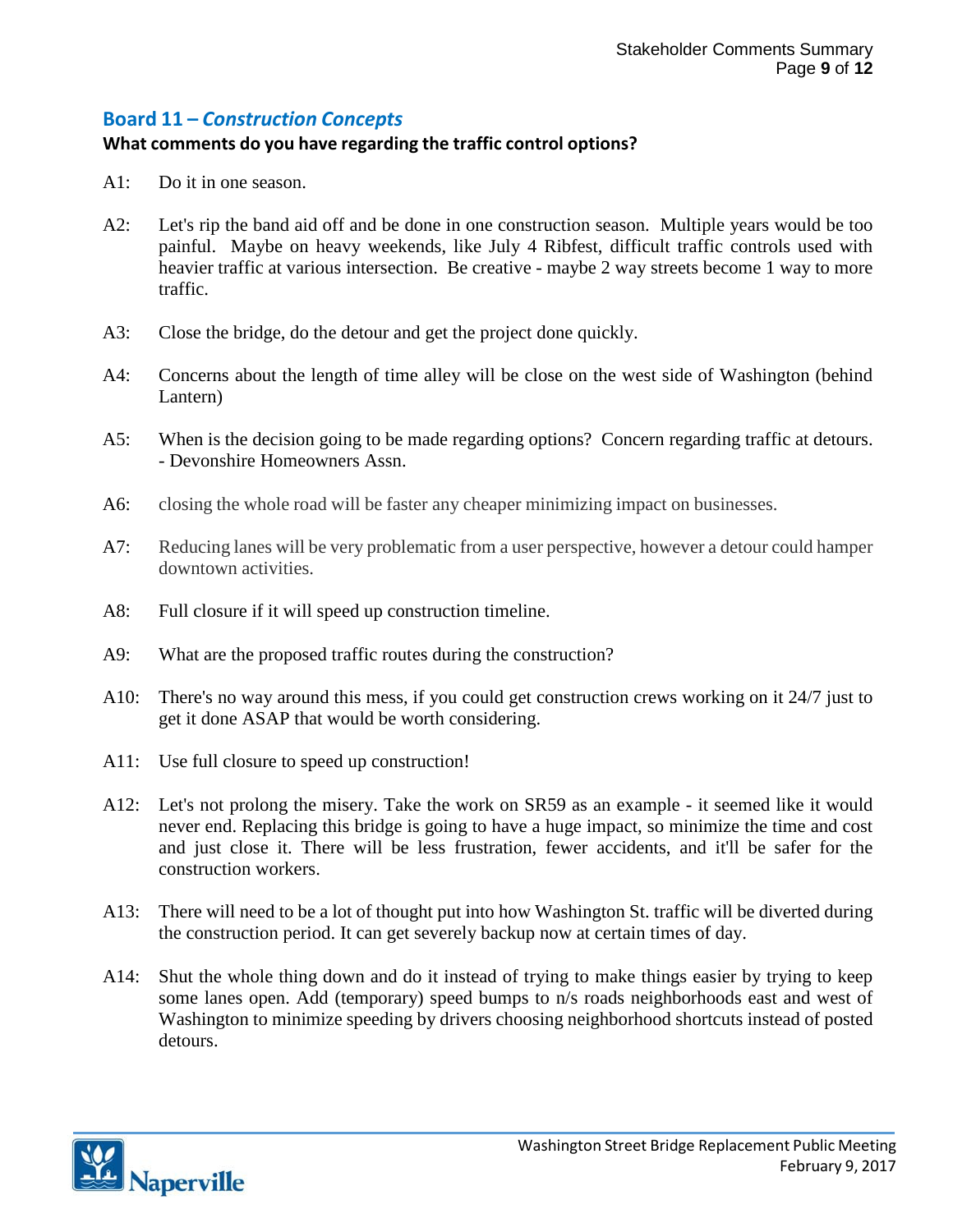- A15: If it needs to be done for safety then there's no way around it. I would like to see this project completed in a reasonable amount of time. And with as little disruption to businesses and the river walk as possible. There aren't many ways around that area with out a lot of traffic getting routed completely out of their way or local traffic going thru the residential area near by. How would it affect ribfest and/or last fling traffic?
- A16: If full closure allows for speedier construction this option could work better. However, I am concerned about ambulances getting to Edwards fast enough if they have to take a detour. What about following the partial closure concept to allow for emergency vehicles but close it for the general public? There should be a detour for people having to get THROUGH downtown and one for those that have a downtown destination.

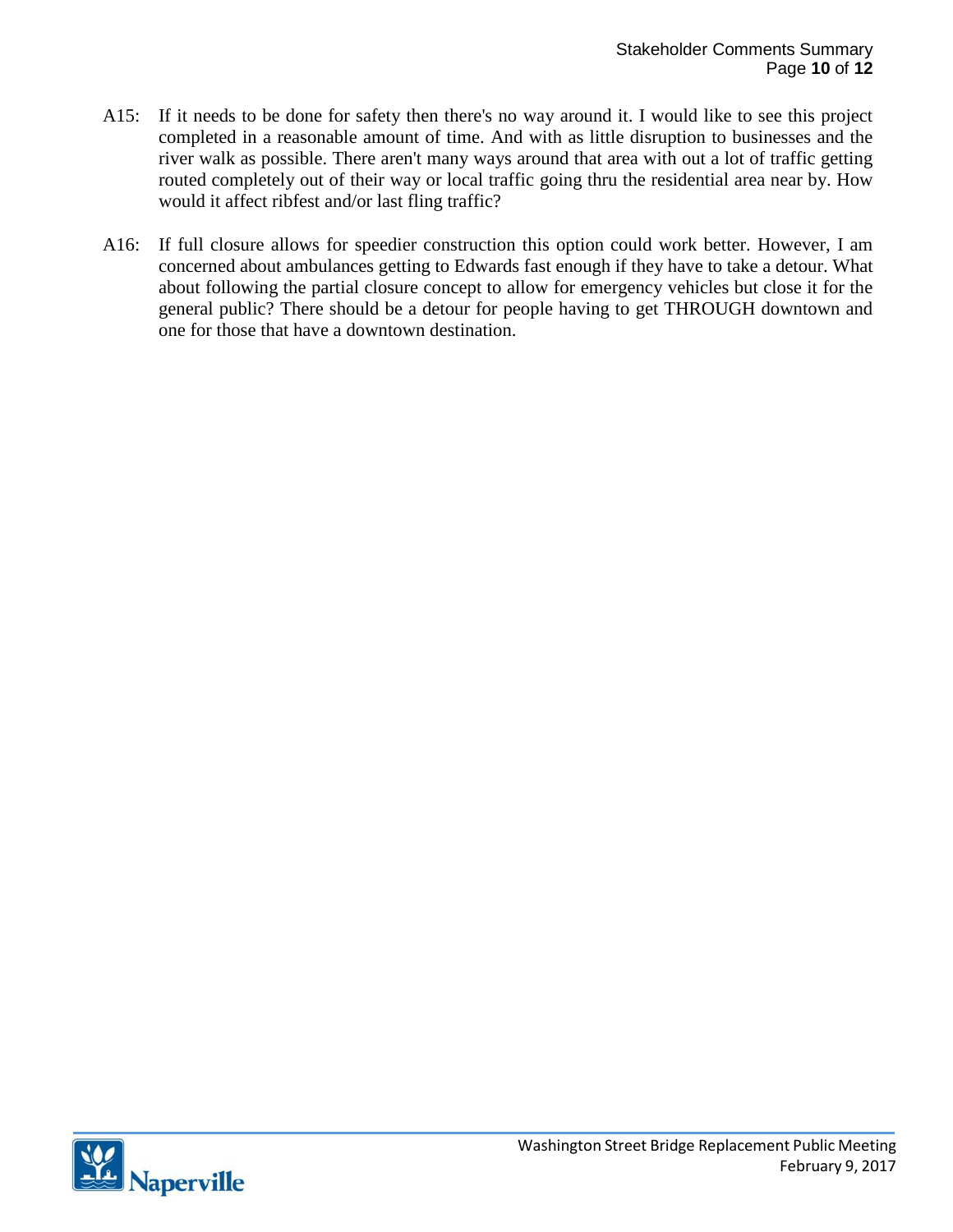## **Board 12 – Project Schedule**

#### **What comments do you have about the proposed schedule for this project?**

- A1: like to see done as soon as possible.
- A2: The sooner the better. It won't get any easier or less costly if we take more time to agonize over it.
- A3: Be sure all materials are ready & available before beginning the project to save as much time as possible.
- A4: Makes sense.